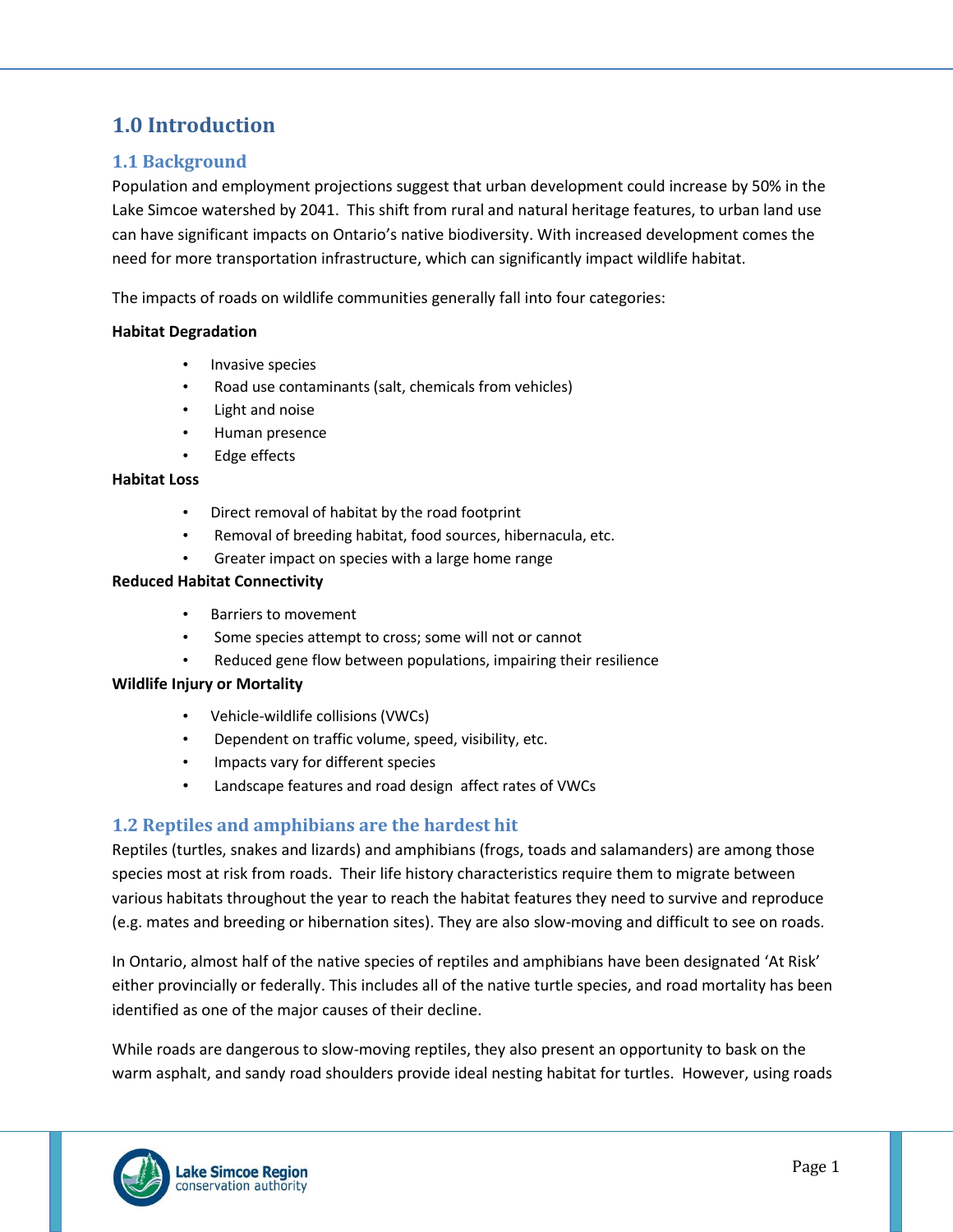for these purposes can result in road mortality, injury or nest damage through vehicle-wildlife collisions and routine road maintenance activities (e.g. shoulder grading or mowing).

### **1.3 Purpose of the guide**

This guide was created to assist project managers in incorporating road ecology best management practices (BMPs) into road design, with a focus on using ecopassages to improve habitat connectivity and reduce vehicle-wildlife collisions. Due to their particular susceptibility to roads, as mentioned above, the guide focusses on mitigating impacts on reptile and amphibians. Numerous other guides outline mitigation measures for other groups of wildlife; see Appendices A and B for these resources.

# **2.0 Road ecology best management practices**

Transportation infrastructure is important to support our growing population and the movement of people and goods. So while it's impossible to stop building roads or railways, they can be designed and built in ways that minimize their impacts on wildlife.

Road ecology is the interaction of roads and vehicles with the environment. The incorporation of road ecology best management practices (BMPs) into road design can help build infrastructure that mimics the natural environment and minimizes the disruption of natural processes. Achieving this requires the integrated efforts of transportation planners, policy-makers, engineers and ecologists.

The Ontario Ministry of Transportation has drafted an Environmental Guide for Mitigating Road Impacts to Wildlife (MTO, 2017a), which outlines wildlife mitigation measures which can be incorporated into different stages of road design and operational practices. These are listed in order of preferred options:

- **1) Avoidance**  Plan for a route that avoids and/or minimizes impacts on wildlife and ecosystems, including avoiding and buffering road alignments from natural habitat during the Environmental Assessment or preliminary design stage. Planning infrastructure projects close together (e.g. roads and rail) can minimize the amount of habitat affected.
- **2) Mitigation**  Identify and implement a suite of mitigation approaches (BMPs) in the road design for habitat protection and facilitating wildlife movement. These measures should be cost-effective, properly located, and sensitive to anticipated future land use changes bordering the road.
- **3) Habitat creation and offsetting** Strategies such as wetland substrate salvage, topsoil salvage, habitat creation or improvements (on and off the right-of-way), and more ecologically-based road vegetation management can benefit wildlife and soften habitat impact.
- **4) Monitoring** Evaluate whether a mitigation strategy for wildlife is effective and strive to determine if wildlife populations are affected by the mitigation, and which designs work best.

Ecopassages are a road ecology mitigation BMP designed to assist wildlife in safely crossing roads, working to minimize road mortality, while increasing habitat connectivity. This guide focusses on implementing wildlife ecopassages as a mitigation measure for reptiles and amphibians; however it is only one of many potential BMPs that can be incorporated into road design and maintenance.

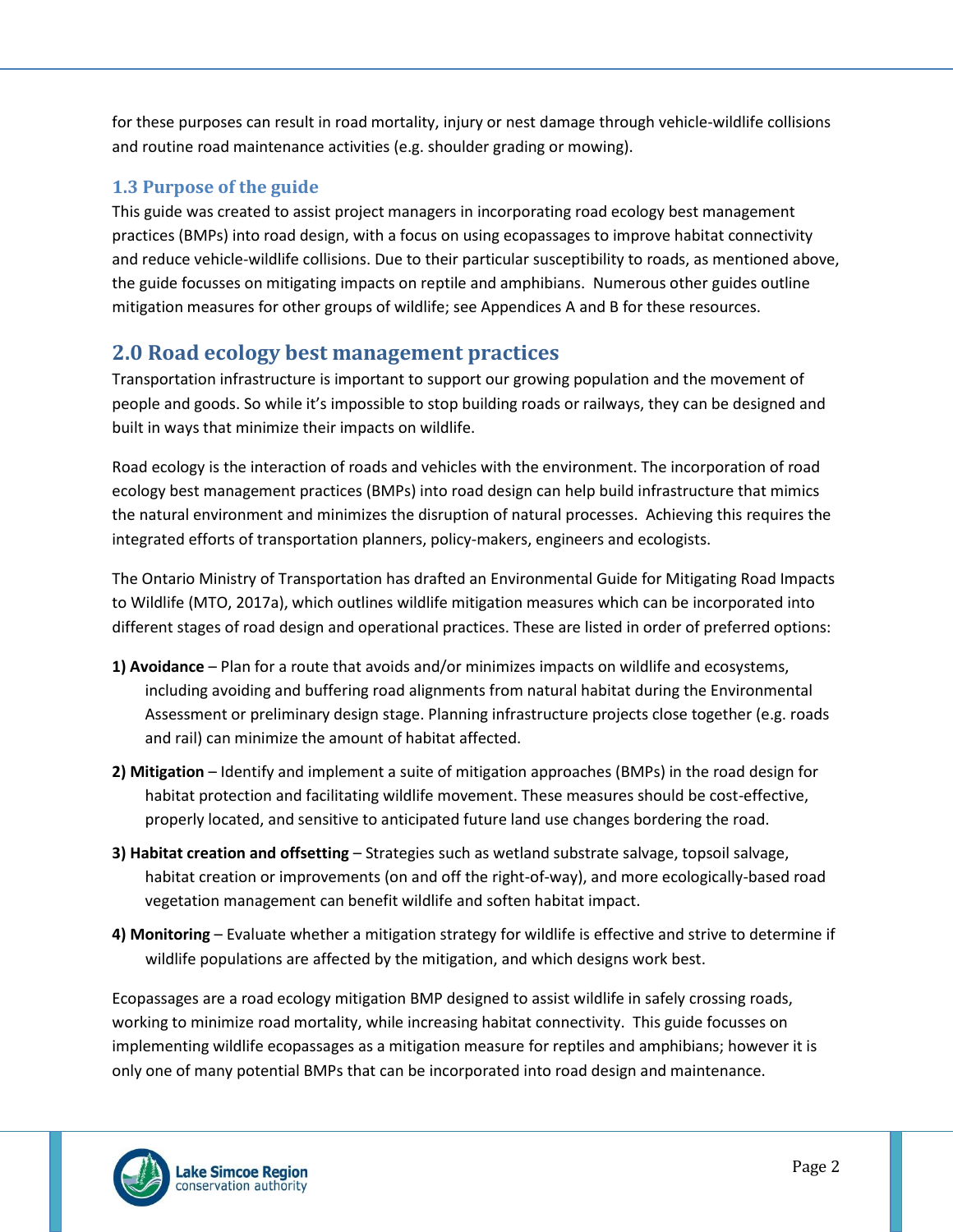A list of general BMPs for road design, construction, operation and maintenance for reptiles and amphibians is presented in Table 1, and was adapted from the Credit Valley Conservation Fish and Wildlife Crossing Guidelines (CVC, 2017). This list is not exhaustive and the resources in Appendices A and B provide additional BMPs.

### **It doesn't have to be expensive!**

There are a broad range of relatively low-cost solutions to mitigating road effects on wildlife, especially when they are factored into the capital costs of a road project

### **Best management practices (BMPs) for road design and construction, operation and maintenance phases for reptiles and amphibians**

Improving Habitat Connectivity and Reducing Vehicle-Wildlife Collisions

Road Design:

- Avoid building roads near natural heritage features, and where not avoidable, design new roads near the edges of habitat (as opposed to directly through) to reduce fragmentation and potential need for crossings.
- Group linear infrastructure projects together where possible
- Install traffic calming measures (e.g. speed bumps, rumble strips, roundabouts), wildlife crossing signs, and/or animal-vehicle detection systems.
- Incorporate sloped and roughened curbs along roadsides in areas with salamanders and turtles to prevent animals from being trapped in the ROW.
- Modify infrastructure (i.e. curbs, drainage grates, culverts, Jersey barriers) to facilitate wildlife movement.

Construction, Operation and Maintenance:

- Implement seasonal road closures during times of wildlife migration.
- Develop and promote public awareness and education campaigns.
- Wildlife awareness or crossing signage may be placed along roads that bisect habitat.
- Manage roadside vegetation to ensure that drivers and wildlife have a clear field of view.
- Inspect wildlife exclusion fences periodically for damage that could affect the integrity of the fence or allow passage of wildlife. Inspections should occur following spring melt and heavy rain events; this is especially important when using temporary geotextile fencing.
- Ongoing monitoring and maintenance of crossing structures and fencing post-construction, with adaptive management implemented as needed
- In the event that a wildlife rescue is needed, MNRF should be contacted to obtain a Wildlife Scientific Collector's permit

General Road Ecology Considerations

Road Design:

Minimize footprint of road and length of culverts where feasible.

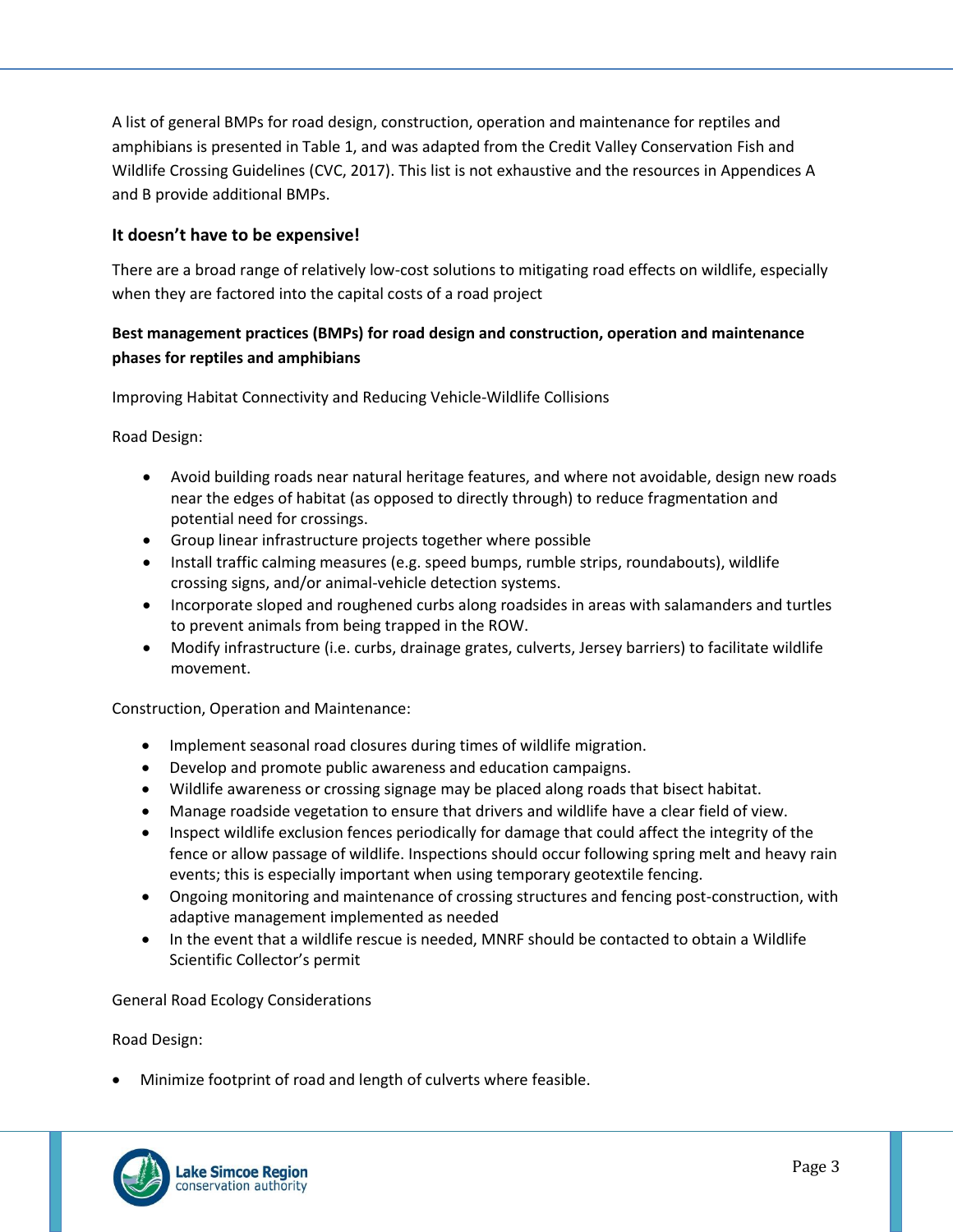- Install noise barriers (e.g. soil berms or solid walls) to minimize disturbance to adjacent natural areas.
- Avoid or minimize artificial lighting adjacent to natural areas and wildlife corridors, unless required for human safety. If lighting is required, use downcast and directional options that avoid unnecessarily broadcasting light to the natural area.
- During design, light-sensitive areas (e.g. wetlands with breeding amphibians) should be mapped in order to inform the appropriate placement (or avoidance) of lighting fixtures.
- Consider constructing habitat features beyond the footprint of the road (eg. turtle nesting habitat and snake hibernacula).

Construction, Operation and Maintenance:

- Protect the existing habitat during the construction of the road and crossing structure through adequate erosion and sediment control using biodegradable materials
- Avoid use of salt for winter road maintenance near natural heritage features, especially those adjacent to watercourse crossing structures (i.e. bridges, culverts)
- Provide habitat creation/ offsetting at nearby location if impacts cannot be avoided
- Temporary fencing should be installed along road embankments/shoulders where work is proposed and around stockpiles of gravelly and sandy substrate to prevent turtles from nesting from late May to early July.
- Avoid grading road shoulders during the following turtle nesting and incubation periods:
- Turtle nesting: late May to early July.
- Nest incubation: June to September.
- Do not use fine wire or plastic mesh netting where snakes are present because they are easily entangled and killed in the material.
- Be aware of wildlife moving along roadsides during mowing operations. Where possible, conduct a walk-through to flush out any wildlife before mowing along the roadside.

# **3.0 Incorporating wildlife ecopassages into the road design process**

Opportunities to implement road ecology BMPs occur both when new roads are being designed, and when existing roads are undergoing works (e.g. widening, reconstruction, culvert/bridge replacement, or installation of new barriers).

### **The recommended process for planning wildlife crossing projects**

**Step 1 –** Identify and prioritize road sections that could negatively impact connectivity or increase mortality of reptile and amphibian populations.

**Step 2 –** Consult with relevant stakeholders, including conservation authorities, municipalities, and provincial ministries (eg. MTO, MNRF) to determine regulations/permit requirements and to obtain relevant available data.

**Step 3 –** Identify the species in the area that will be affected by the road project, including potential species at risk. Design a strategy to aid as many species as possible without inadvertently impacting other species.

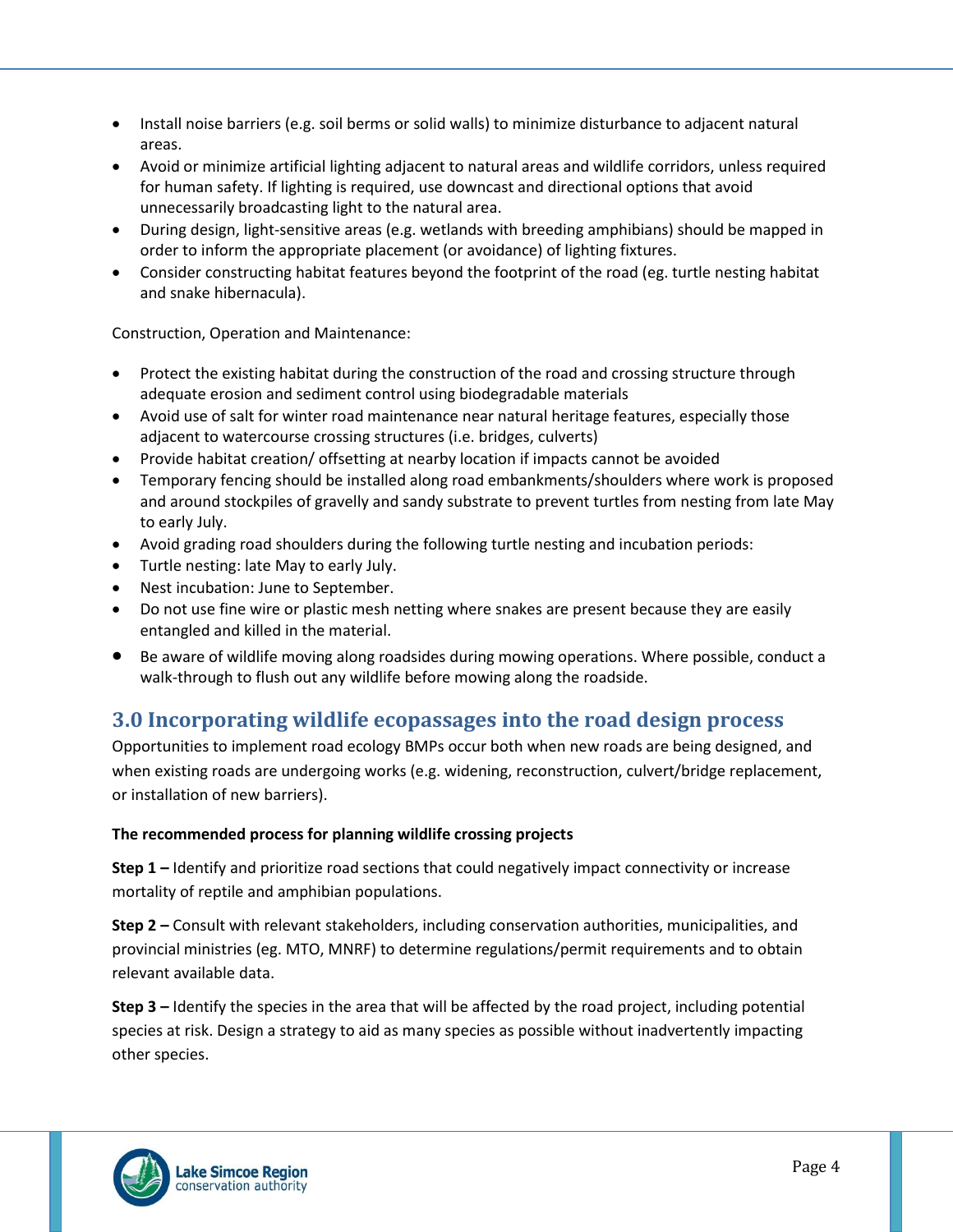**Step 4 –** Design and determine the location of mitigation measures such as crossing structures and fencing by combining ecological, engineering and hydrologic data.

**Step 5 –** Plan the construction process, considering timing to avoid active wildlife periods, temporary mitigation measures, sediment and erosion control and other relevant aspects of project planning.

**Step 6 –** Develop a monitoring and maintenance plan to evaluate the effectiveness of the mitigation measures and ensure their ongoing function.

### **3.1 Identify and prioritize road sections for mitigation**

New or proposed road alignments that pass through natural heritage features may benefit from wildlife crossing structures or other road ecology BMPs to preserve habitat connectivity. The LSRCA's Natural Heritage System and Restoration Strategy (LSRCA, 2018a) can help guide project managers in identifying these areas. Additionally, the LSRCA has developed mapping of locations where reptiles and amphibians are more likely to be affected by roads (LSRCA, 2015), and these 'hotspot' maps can be a starting point in identifying areas to incorporate road ecology BMPs. These documents area available on the [LSRCA](http://www.lsrca.on.ca/)  [website](http://www.lsrca.on.ca/) and hotspot GIS map layers can be obtained by contacting the LSRCA.

The Ontario Reptile and Amphibian Atlas (Ontario Nature, 2018) collects data of these wildlife on roads and is another potential source of road hotspot information.

Future uses of adjacent lands should always be considered when planning mitigation projects. If lands are flagged for future development, they may not be an appropriate ecopassage site in the long term.

## **3.2 Stakeholder consultation and permitting**

Pre-consultation with regulatory agencies at the project outset can identify road ecology opportunities, applicable regulations, policies, and permit requirements. It can also assist in identifying budget implications upfront while improving construction phasing requirements. Ongoing consultation throughout the project can assist with the timely review of submissions, provide available data and scope any required studies.

When planning an ecopassage project, we recommend following these steps to assist in the process:

- 1. A pre-consultation process is undertaken with LSRCA Planning and Development and/or Regulations staff and interested Regional or Local Municipal staff
- 2. Available background data (flora/fauna, natural heritage systems, floodplain, hazards etc.) is obtained from agencies such as LSRCA, MNRF, MECP, and Regional and Local Municipalities
- 3. Surveys are conducted to demonstrate in-depth knowledge of existing conditions (Ecological Land Classification, wetland evaluations, breeding birds and amphibians, road mortality counts, etc.)
- 4. An assessment is undertaken to determine impacts, crossing selection, alternatives, mitigation measures and monitoring
- 5. Reporting is completed prior to detailed design

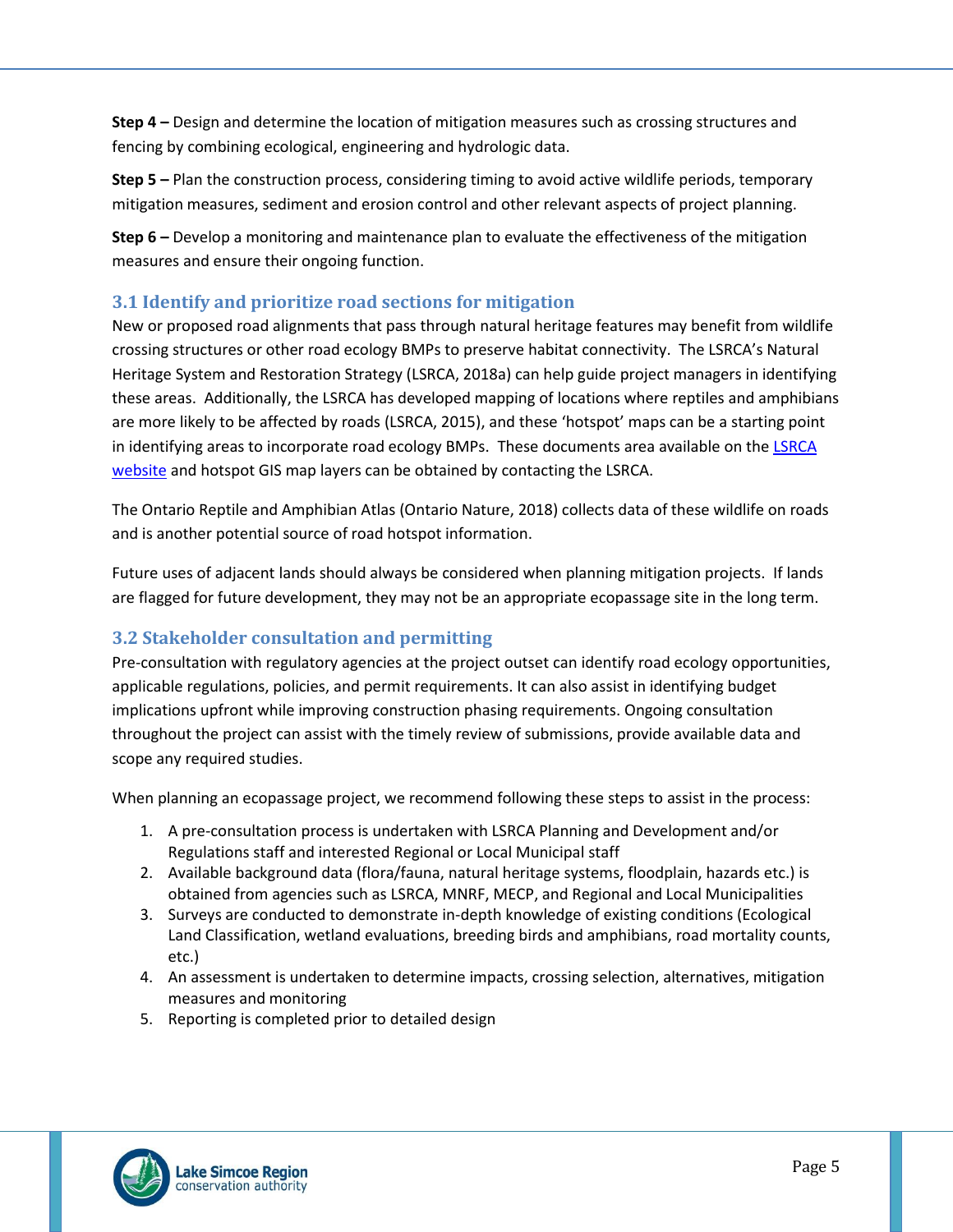Consultation with local landowners and naturalist groups can provide a source of information and potential volunteers to support monitoring. Garnering early public support of a mitigation project can greatly improve its success and increase general acceptance of road ecology projects.

## **3.3 Construction planning**

Timing of projects should consider sensitive local species and their breeding seasons as shown below in Table 1. These periods are approximate and vary depending on seasonal weather patterns.

| <b>Wildlife Group</b> | <b>Sensitive Activity</b>               | <b>Approximate Time Period</b> |
|-----------------------|-----------------------------------------|--------------------------------|
| Turtles               | Nesting season                          | Mid-May to July                |
| Turtles               | Hatchling emergence                     | Mid-August to mid-October      |
| Amphibians            | Breeding season                         | Spring (usually March to June) |
| <b>Snakes</b>         | Emergence from hibernation and breeding | Spring                         |

| Table 1. Approximate sensitive activity periods for reptiles and amphibians in Ontario |  |  |  |
|----------------------------------------------------------------------------------------|--|--|--|
|----------------------------------------------------------------------------------------|--|--|--|

The Ontario MNRF has also develope[d timing windows for in-water works](https://www.ontario.ca/document/water-work-timing-window-guidelines) to avoid critical spawning periods for fish species.

Another important element of construction planning is erosion and sediment control (E&SC) measures. Applying E&SC best management practices protects adjacent waterbodies from inputs of sediment which can negatively impact fish and wildlife habitat (GGH Conservation Authorities, 2006).

# **4.0 Wildlife ecopassage design**

Properly-designed ecopassages exclude wildlife from the roadway with fencing, which instead directs them to the crossing structure to safely pass over or under the road. In this way, the threat of roads to wildlife and drivers is minimized, and the connectivity between habitats is maximized.

## **4.1 Crossing structures**

For reptiles and amphibians, crossings are generally located under roadways and can consist of a retrofit of existing infrastructure (e.g. drainage culvert) or a purpose-built structure (e.g. a reptile tunnel). In all cases, the crossing system should be designed to enable passage of as many species as possible.

### **4.1.1 New Crossing Structures**

When new roads are being built or existing roads are being rehabilitated or reconstructed, opportunities to install wildlife crossing structures are presented. Depending on the landscape and drainage requirements, crossing structures may not vary much from standard culverts and bridges. Adjustments such as increasing the openness ratio, incorporating a dry passage option, installing a secondary passage structure, or incorporating a grate to improve lighting may achieve wildlife connectivity needs. Table 2 outlines the general types of crossing structures with some associated considerations for each.

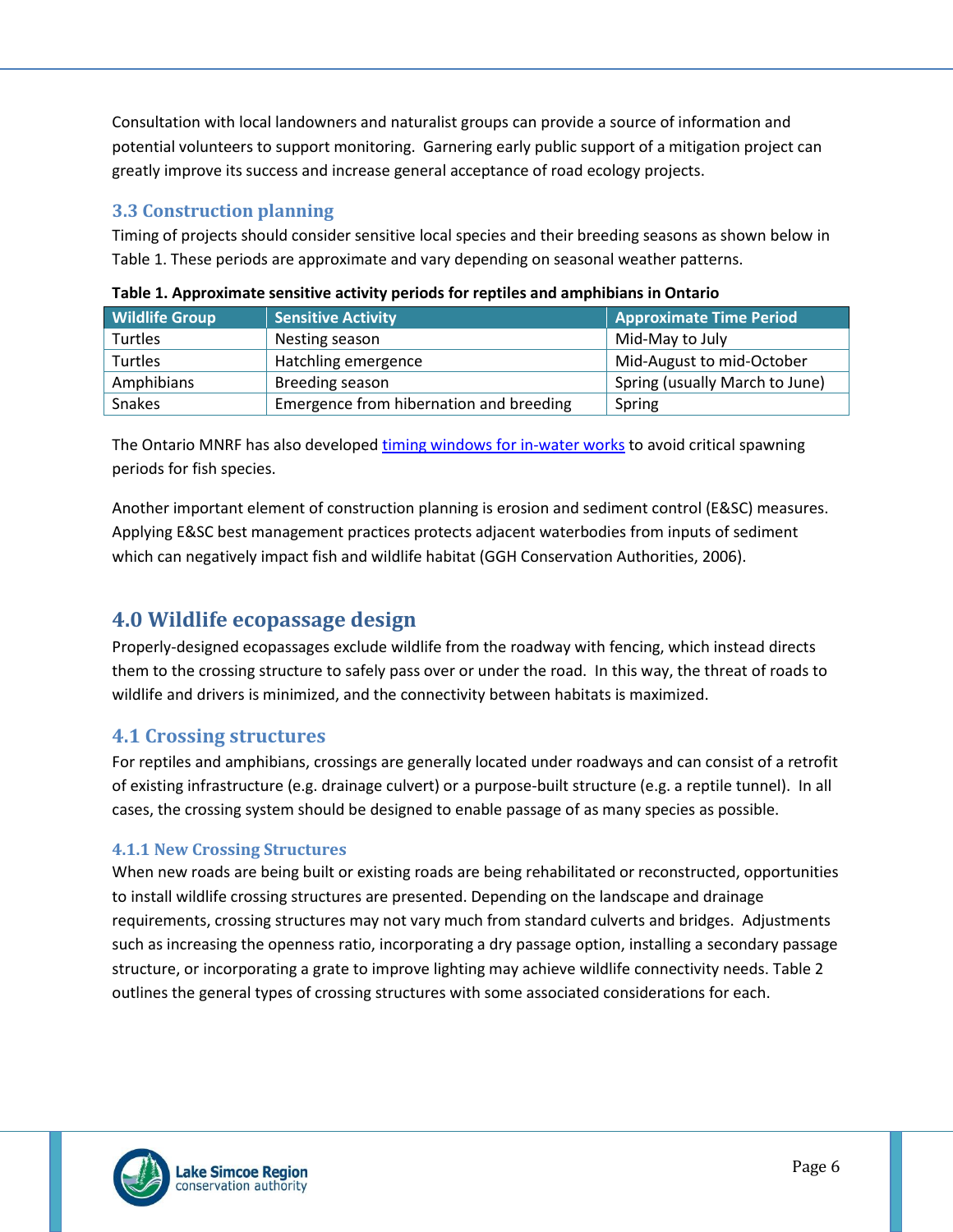**Table 2. Ecopassage types and design considerations (adapted from MNRF 2016)**

| <b>Crossing Type</b>          | <b>Design Considerations</b>                                                                                                                                                                                                                                                                                                                                                                                                                                                    |
|-------------------------------|---------------------------------------------------------------------------------------------------------------------------------------------------------------------------------------------------------------------------------------------------------------------------------------------------------------------------------------------------------------------------------------------------------------------------------------------------------------------------------|
| <b>Box Tunnel</b>             | • Traditionally used for drainage, but can also be modified specifically for<br>amphibian/reptile passage<br>• Tunnels up to 3 m wide or high typically made from precast concrete<br>• Maximum recommended tunnel length of 25 m<br>• Can be open-top or open-grate, open-bottom, or variation of these<br>• Embed tunnels to enable effective fish passage                                                                                                                    |
| Arch / Round<br><b>Tunnel</b> | • Arch tunnels have natural bottoms and are recommended for tunnels $\geq 1.5$ m<br>diameter<br>• Round tunnels work well in aquatic conditions for turtles and semi-aquatic snakes.<br>. In terrestrial conditions, round tunnels should be filled 0.3-0.4 m with local<br>soil/debris to create a level crossing surface.<br>• Recommended design for arch tunnels are slightly larger than box tunnels to<br>compensate for the loss of openness as a result of tunnel shape |
| <b>Large Underpass</b>        | • Larger multi-species crossing structures $\geq 3$ m wide such as tunnels and bridges,<br>viaducts or overpasses that are generally not prefabricated or precast.<br>• Possible to maintain natural landscape if road is tunneled or elevated (e.g. a<br>viaduct).<br>• Consider when tunnel length will exceed 25 m.<br>• Multi-species strategy for large and small animals.                                                                                                 |

**Openness ratio** refers to the amount of light visible at the end of a crossing structure and determines the permeability or attractiveness of a structure for wildlife to cross through. Section 4.3 provides some general guidelines for desired openness ratios. It is calculated as the cross sectional area of the structure entrance (m) divided by its length (m) as shown below:

**Box Culvert** = (Height X Width) / Length **Corrugated Steel Pipe** (CSP) =  $(\pi r^2)$  / Length \*

\*where  $\pi$ = 3.14 and r= radius of

## **4.1.2 Retrofitting existing infrastructure**

Where existing roads are not scheduled for upgrades but wildlife road mortality is a concern, existing infrastructure (eg. box culverts, large CSPs or bridges) can be retrofitted to facilitate wildlife passage. When considering retrofits, an assessment of the permeability and openness ratio of the structure should first be completed (Kintsch and Cramer, 2011).

Some options for retrofits include installing a dry bench within a culvert to allow for passage of nonaquatic species, removing beaver bafflers or other obstructions, installing wildlife exclusion fencing to direct animals to the structure, and/or adding habitat structures such as turtle nesting beaches, snake hibernacula or salamander boards.

# **4.2 Fencing**

Crossing structures without associated fencing have been shown to be ineffective at reducing wildlife road mortality (Rytwinski et al., 2016). Fencing acts to restrict wildlife access to roadways while

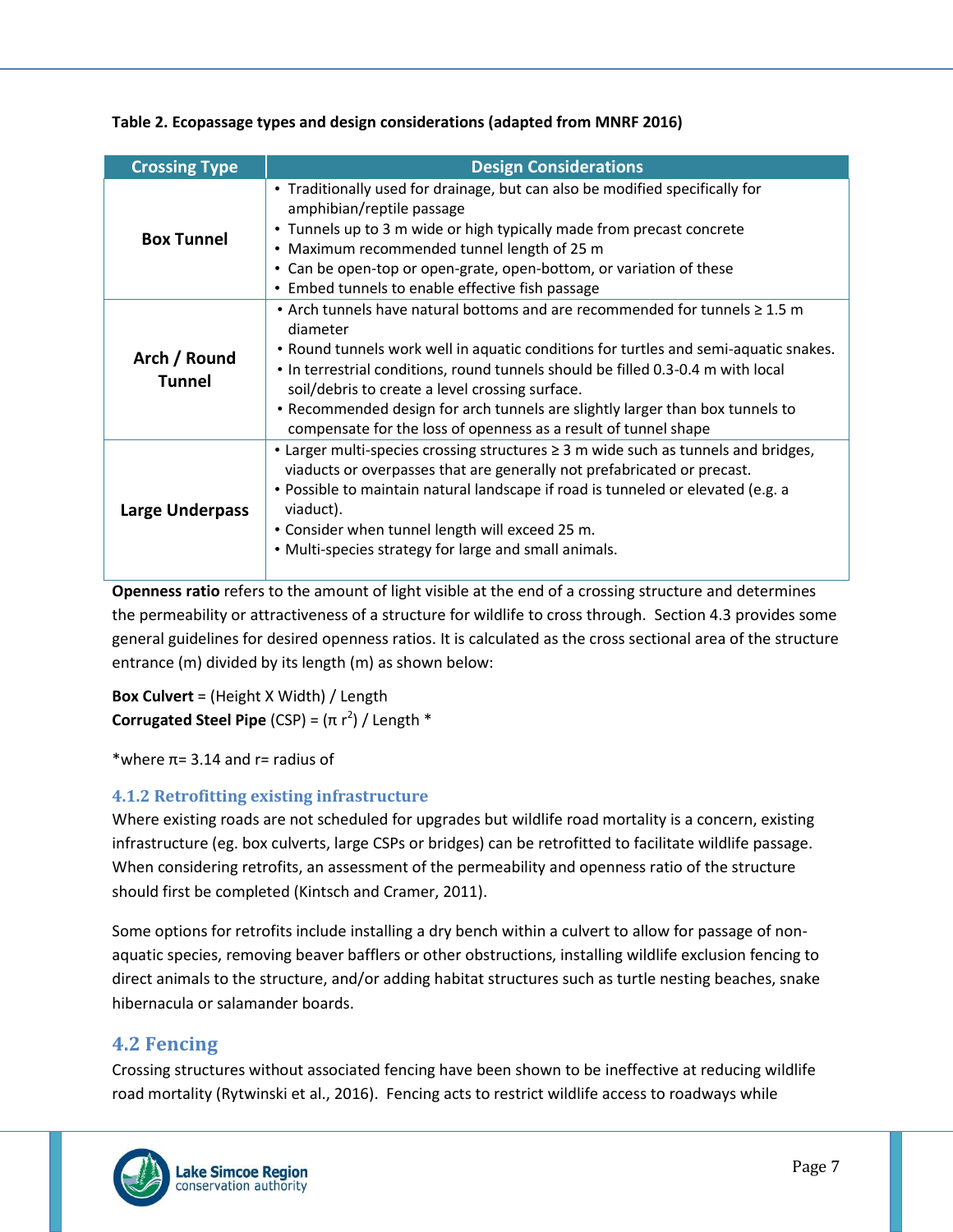maintaining connectivity across habitats by guiding them towards ecopassages to safely cross under or over the roads. Wildlife exclusion fencing can reduce wildlife road mortality by up to 80% (LSRCA, 2018b). Fencing can also be used as a stand-alone measure to prevent vehicle-wildlife collisions along roads where connectivity is not a concern (e.g. suitable habitat is only on one side of the road).

Several options are available for fencing material and their use depends on the target species. In general, solid permanent material (e.g. concrete, aluminum, plastic), or hardware cloth with ¼ inch mesh or less has been the most effective for excluding reptiles and amphibians. Some available options are shown in Appendix B. Where feasible, construct fencing to exclude as many species as possible.

Fence ends should be designed to deter wildlife from walking around the fence to access the roadway. This can be achieved by extending the fence beyond the natural heritage feature and away from the road in a curved U-shape design. This way, animals are directed back towards the crossing structure.

Ensure that fencing is strong enough to withstand winter conditions, is placed far enough from the road to avoid damage from road maintenance activities, is taller than the spring high water level, and that there are escape ramps for animals trapped in the roadway. Other considerations for fencing design and maintenance are outlined in Section 4.3 below, as well as in MNR (2013) and MNRF (2016).

### **4.3 Ecopassage and fencing recommendations for reptiles and amphibians**

The following guidelines for the design and construction of reptile and amphibian ecopassages were adapted from CVC, 2017.

#### **Openness ratio**

- Turtles: recommend ≥0.25, but no less than 0.1
- Amphibians and snakes: recommend ≥0.1, but no less than 0.07

### **Crossing Structure Dimensions**

- Recommend width and height both ≥1m, but no less than 0.5m
- Length ideally less than 25m

#### **Placement/ Spacing of Crossing Structures**

- Ideally aligned with predictable movement paths (e.g. annual migration routes)
- Structures should be no more than 50-100m apart for amphibians (depending on migration radius of species) and 150-300m apart for reptiles

#### **Substrate within Crossing Structure**

- For dry culverts, install natural substrate with some cover (e.g. native soil, leaf litter, branches, debris, sod) to provide refuge from predators
- Many species prefer/require moist substrate
- Avoid large rocks and rip-rap
- If medium-large sized stone is required, fill interstitial spaces with material appropriate for wildlife footing

#### **Approach to Crossing Structure**

- Natural cover but not obstructing entrance
- Minimal/low growing vegetation to maintain clear path and line-of-sight

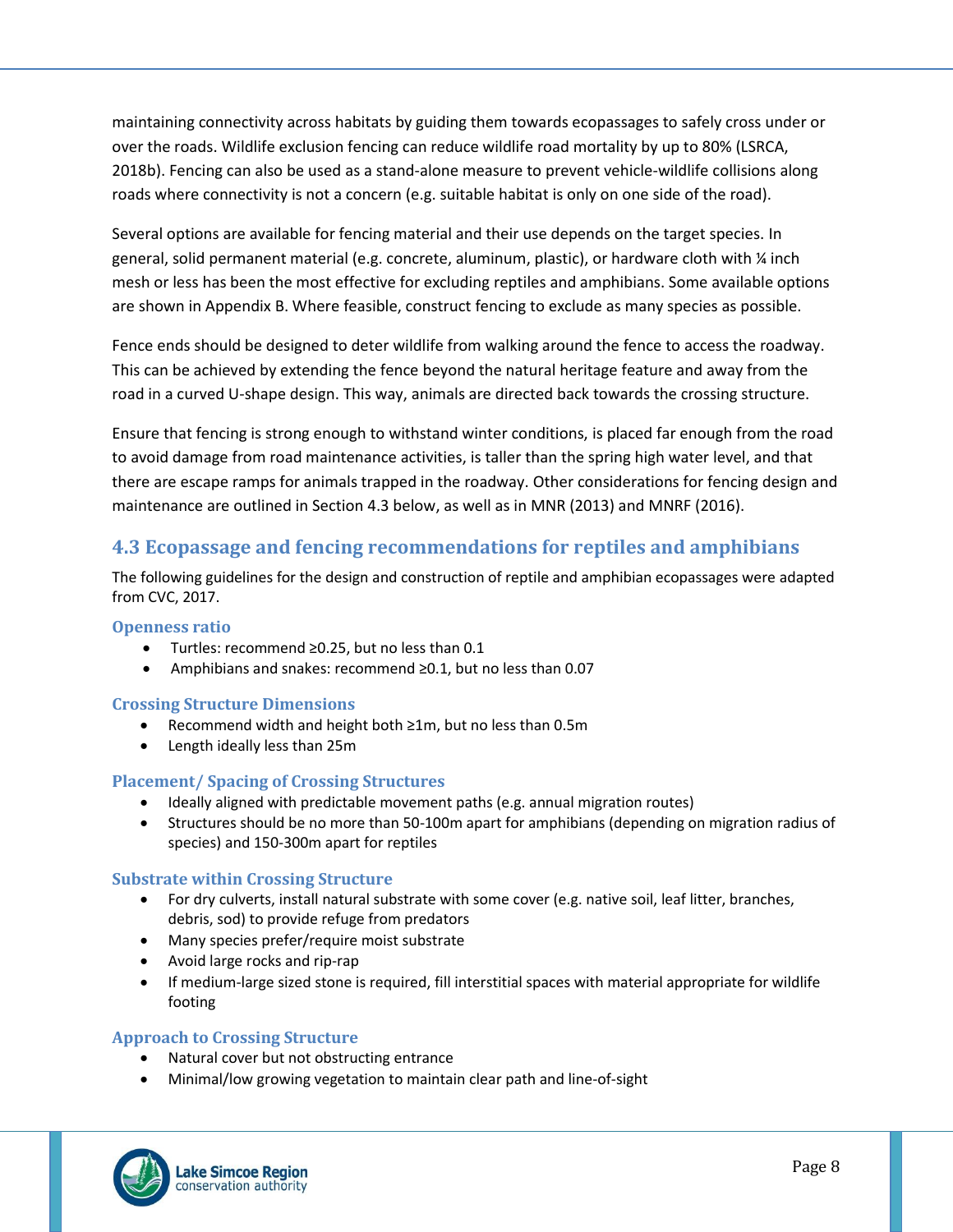#### **Fencing**

- Solid permanent material (e.g. concrete, aluminum), Animex, ACO or equivalent fencing, or hardware cloth with ¼ inch mesh or less
- Height 0.4-1.2m, depending on jumping/climbing ability of the target species. Recommended minimum height of 30cm for salamanders, 60cm for turtles and 100cm for snakes, frogs and toads
- Include a curved design or a 15cm wide lip along the top edge angled away from the road at 45° to prevent animals from climbing over
- Bottom of fence buried 10-20cm
- Fence should extend 100m on each side of crossing structure and ends should curve back
- Cloth or plastic can be attached to the bottom of chain link fencing

#### **Other Considerations**

- Ambient light, temperature, moisture conditions maintained where possible; can be facilitated by incorporating slots/grates (however this could allow road contaminants like salt into the ecopassage)
- Utilize cover structure (i.e. brush piles) at entry and exit of structure while ensuring clear line of sight through the structure is maintained
- Steel is not a desirable material for structures due to its conductivity, which makes it cold during the spring migratory period
- Polymer concrete maintains temperature and moisture conditions
- Turtles prefer crossings with standing water or moderate flow
- Back-fill at road-side of fence to provide an escape route for animals

# **5.0 Monitoring and long-term maintenance**

### **5.1 Monitoring**

Monitoring the effectiveness of wildlife crossing structures is important to determine how well road mitigation measures are working and to identify any potential issues with the design.

An ideal monitoring program is comprised of a **before-after-control-impact design (BACI)** (for example, refer to LSRCA, 2018b). This includes collecting data before and after the ecopassage has been installed, at both mitigation sites and at control sites where there has been no mitigation. This allows researchers to determine with confidence whether a parameter of interest (e.g. road mortality rates, use of ecopassages, population size) has in fact changed, and if it can be attributed to the BMP. Where possible, up to three years of pre- and post-mitigation monitoring is ideal to measure changes in the ecological response, and to rule out any changes due to yearly environmental variation.

A monitoring program can include **road mortality surveys**, which can be conducted by walking, biking or driving along the site. The method used will depend of the road type and traffic conditions and should consider human safety. Mortality surveys should be conducted regularly in order to identify all roadkilled individuals since amphibians can quickly degrade on busy roads. The 'Wildlife on Roads' Handbook (Gunson and Schueler, 2018) provides helpful tips for observing different wildlife groups on roads.

**Trail cameras** are also useful for monitoring wildlife ecopassages or created habitat structures to determine usage by target species. Cameras which are capable of taking motion-detected and timelapse photos in day and night are the most effective at capturing a wide range of species. Fencing, rocks or other materials can be used to funnel wildlife past the camera to ensure that they are captured. The

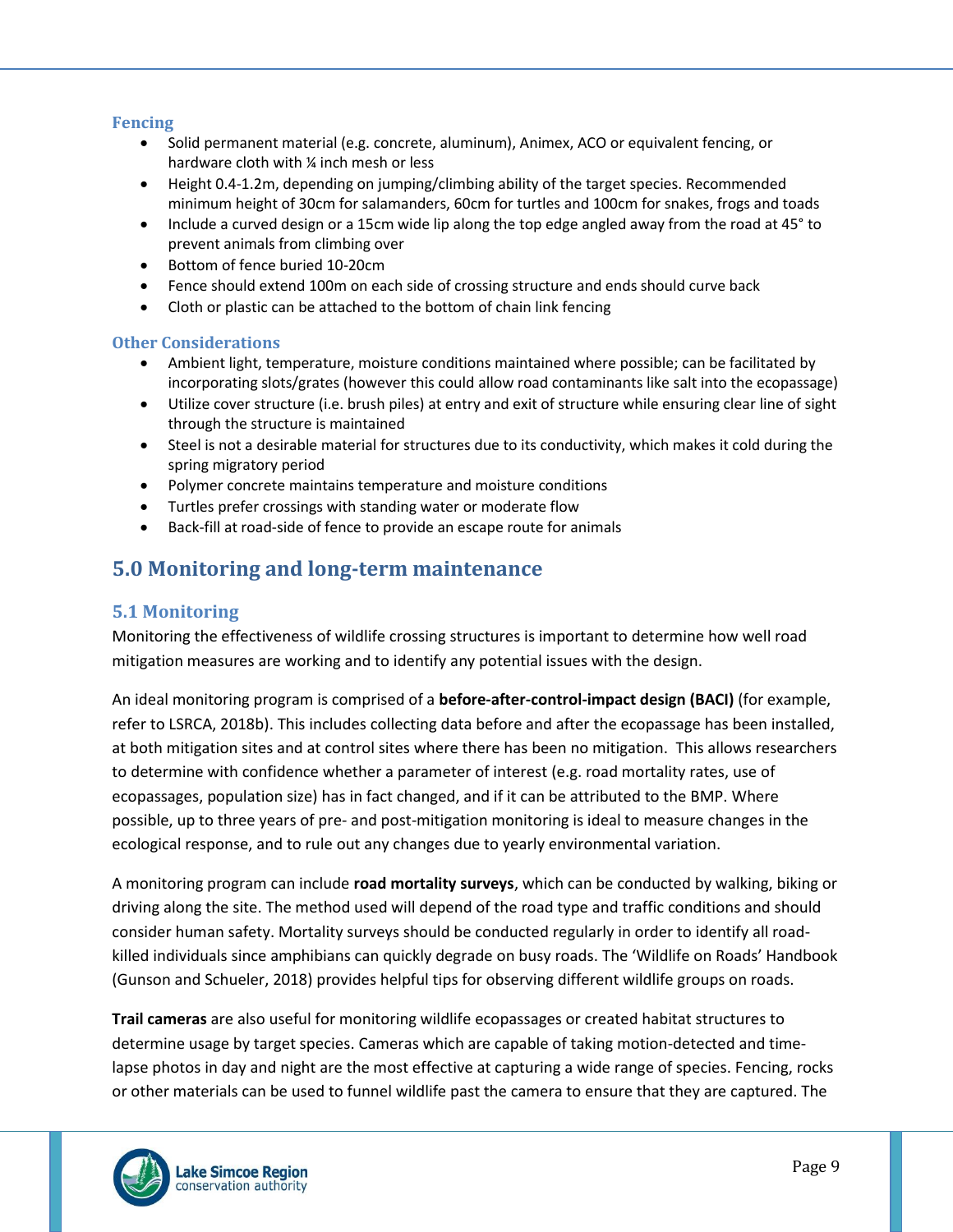use of cameras requires frequent site visits to change batteries and memory cards, as well as time to review the numerous photos they generate, but can be extremely useful in determining the effectiveness of crossing structures and other site features.

Other methods of monitoring reptile and amphibian activity at an ecopassage site include **pitfall traps, mark-recapture, radio-telemetry, and passive data loggers/PIT tag readers**. The applicability of each method depends on the research question, available resources, and the species of interest. A summary of these methods, as well as advantages and disadvantages of each are available in MNRF (2016).

## **5.2 Maintenance**

Maintenance of ecopassages and associated fencing is an often overlooked aspect of road ecology projects; however a lack of maintenance can compromise the structure's function. Maintenance and clearing of culvert debris, fence repairs, cutting back vegetation and repairing erosion / wash-outs are all required to ensure the integrity and proper functioning of ecopassages. A thorough inspection of ecopassages and fencing should occur in early spring following snowmelt to enable any repairs prior to the sensitive activity periods of wildlife (refer to Table 2), followed by ongoing regular inspections.

It is important to assign responsibility and associated budget to maintain ecopassages early in the project design so there is no lag time in implementing a maintenance program. Maintenance should be ongoing throughout the structure's lifespan.

The Ontario Ministry of Transportation has developed a best practices manual for protecting species at risk (including reptiles and amphibians) during road maintenance activities. This manual applies to routine road maintenance as well as ecopassages and wildlife exclusion fencing (MTO, 2017b).

# **6.0 Lessons Learned**

Through the completion of a pilot turtle passage project, the LSRCA has learned some lessons regarding the implementation of wildlife ecopassages, which might be beneficial to others undertaking similar projects. These include:

- 1. Consider road ecology and conduct pre-consultation early in the road design process.
- 2. Project design may need to be revised to meet applicable permits and regulations (from municipalities, MTO and/or the LSRCA).
- 3. Conduct site meetings with those responsible for road maintenance to ensure that any roadside fencing is installed entirely out of the way of any and all road maintenance activities. This will avoid any damage to the fencing from standard road maintenance machines (eg. graders, mowers, snow plows, etc.).
- 4. Use the tallest fencing possible to exclude as many species as possible.
- 5. Don't underestimate the amount of time and labour required to install exclusion fencing.
- 6. Plan ahead for the long-term maintenance of ecopassages and fencing and include it in the project budget. Consider who will be responsible, how often it will be inspected / maintained and what may need to be done (eg. cutting vegetation, fence repairs, clearing culverts, etc.).
- 7. Order extra fencing, posts or other ecopassage materials to store and have on hand for repairs.
- 8. If monitoring ecopassages with wildlife cameras, ensure that they are securely attached to permanent fixtures and if possible hidden from view to avoid any theft.

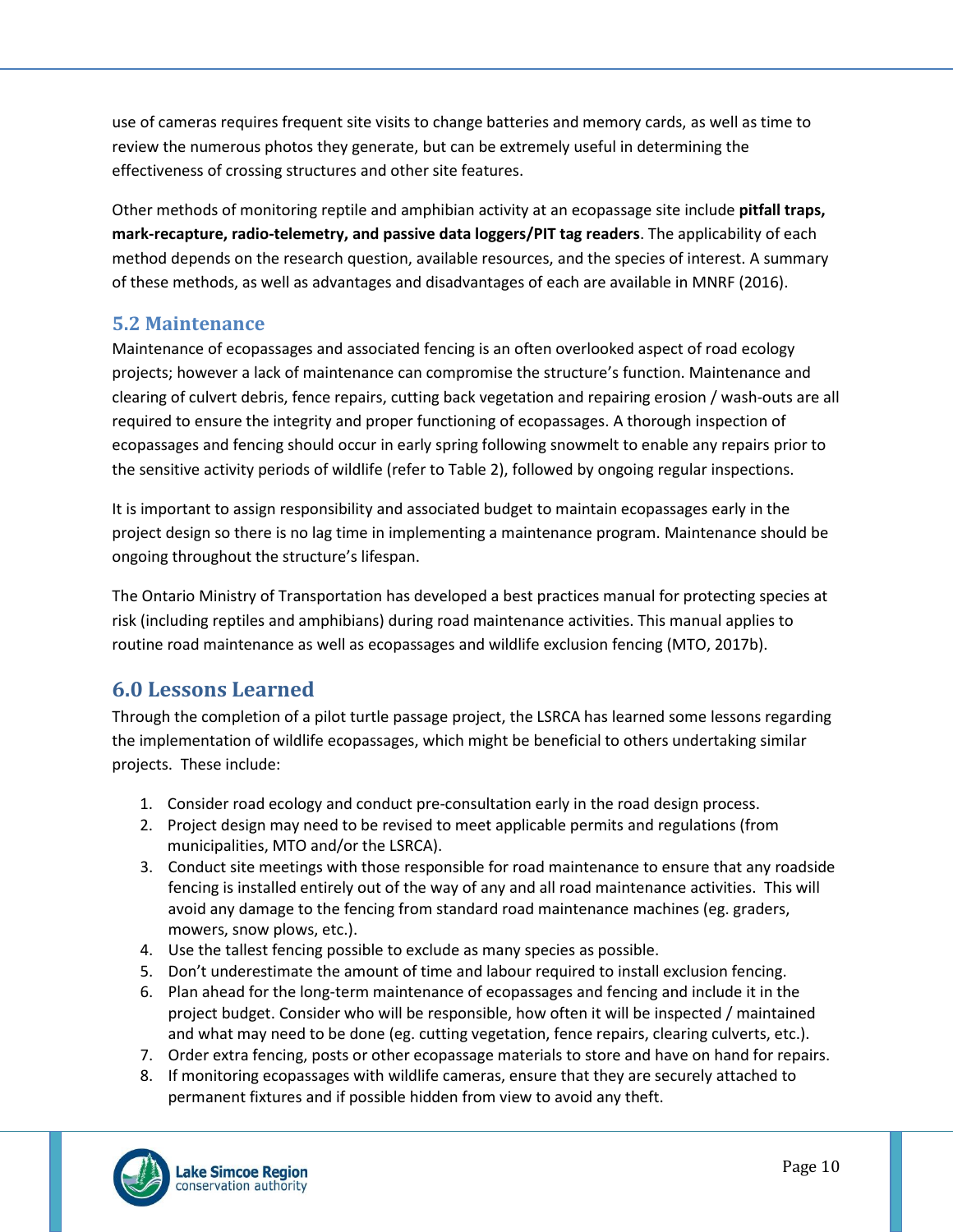- 9. Consult and inform nearby landowners on the project and its purpose early on in the process. Interested landowners may volunteer to keep an eye on the site and report any wildlife observed. In some cases they may also volunteer to assist with regular site monitoring.
- 10. Volunteers will require special considerations (e.g. training, supervision, high visibility clothing).
- 11. Seek out advice from others in the field, including the conservation authority and the Ontario Road Ecology Group – there is a lot of knowledge and experience available.

## **7.0 Summary and further information**

Considering the effects of roads on the natural environment during the road design process and incorporating road ecology BMPs can reduce the negative impacts of roads on wildlife as well as human health and safety. Early consultation with relevant agencies can greatly improve the efficiency of the project and develop cross-organizational and interdisciplinary relationships.

As roads and other infrastructure continue to expand throughout the watershed and beyond, consideration of road ecology principles can become 'business as usual'. From simple retrofits to dedicated wildlife infrastructure, various options are available. Monitoring and maintenance of any road ecology project is integral to its success.

For further information and resources on road ecology BMPs, including template municipal policies, refer to Appendix A or th[e LSRCA Road Ecology webpage.](http://www.lsrca.on.ca/RoadEcology) For more information on this guide or road ecology in general, please email [info@LSRCA.on.ca.](mailto:info@lsrca.on.ca?subject=Road%20Ecology%20Information)

# **Appendix A – References**

Credit Valley Conservation. 2017. CVC Fish and wildlife crossing guidelines. 32 pp.

Greater Golden Horseshoe Conservation Authorities. 2006. Erosion & sediment control guidelines for urban construction. 153 pp.

Gunson, K.E., Schueler, F.W. 2018. Wildlife on roads: A handbook. Eco-Kare International, Peterborough, Ontario, 254 pp.

Kintsch, J. and Cramer, P.C. 2011. Permeability of existing structures for terrestrial wildlife: A passage assessment system. Research Report No. WA-RD 777.1. Washington State Department of Transportation, Olympia, WA.

Lake Simcoe Region Conservation Authority. 2015. Mapping expected road mortality hotspots for wildlife. 31 pp.

Lake Simcoe Region Conservation Authority. 2018a. Natural heritage system and restoration strategy for the Lake Simcoe watershed. 116 pp.

Lake Simcoe Region Conservation Authority. 2018b. Using wildlife ecopassages to reduce turtle road mortality in the Lake Simcoe watershed.

Ontario Ministry of Transportation. 2017a. Environmental guide for mitigating road impacts to wildlife. Updated final report submitted by Eco-Kare International to the Ministry of Transportation, St. Catharines, Ontario. 108 pp.

Ontario Ministry of Transportation. 2017b. MTO best management practices for species at risk protection during maintenance activities. 69 pp.

Ontario Nature. 2018. Ontario reptile and amphibian atlas[. https://ontarionature.org/programs/citizen](https://ontarionature.org/programs/citizen-science/reptile-amphibian-atlas/)[science/reptile-amphibian-atlas/.](https://ontarionature.org/programs/citizen-science/reptile-amphibian-atlas/)

Rytwinski T., Soanes K., Jaeger J.A.G., Fahrig L., Findlay C.S., Houlahan J., van der Ree, R. and van der Grift, E.A. 2016. How effective is road mitigation at reducing road-kill? A meta-analysis. PLoS ONE 11(11): e0166941.